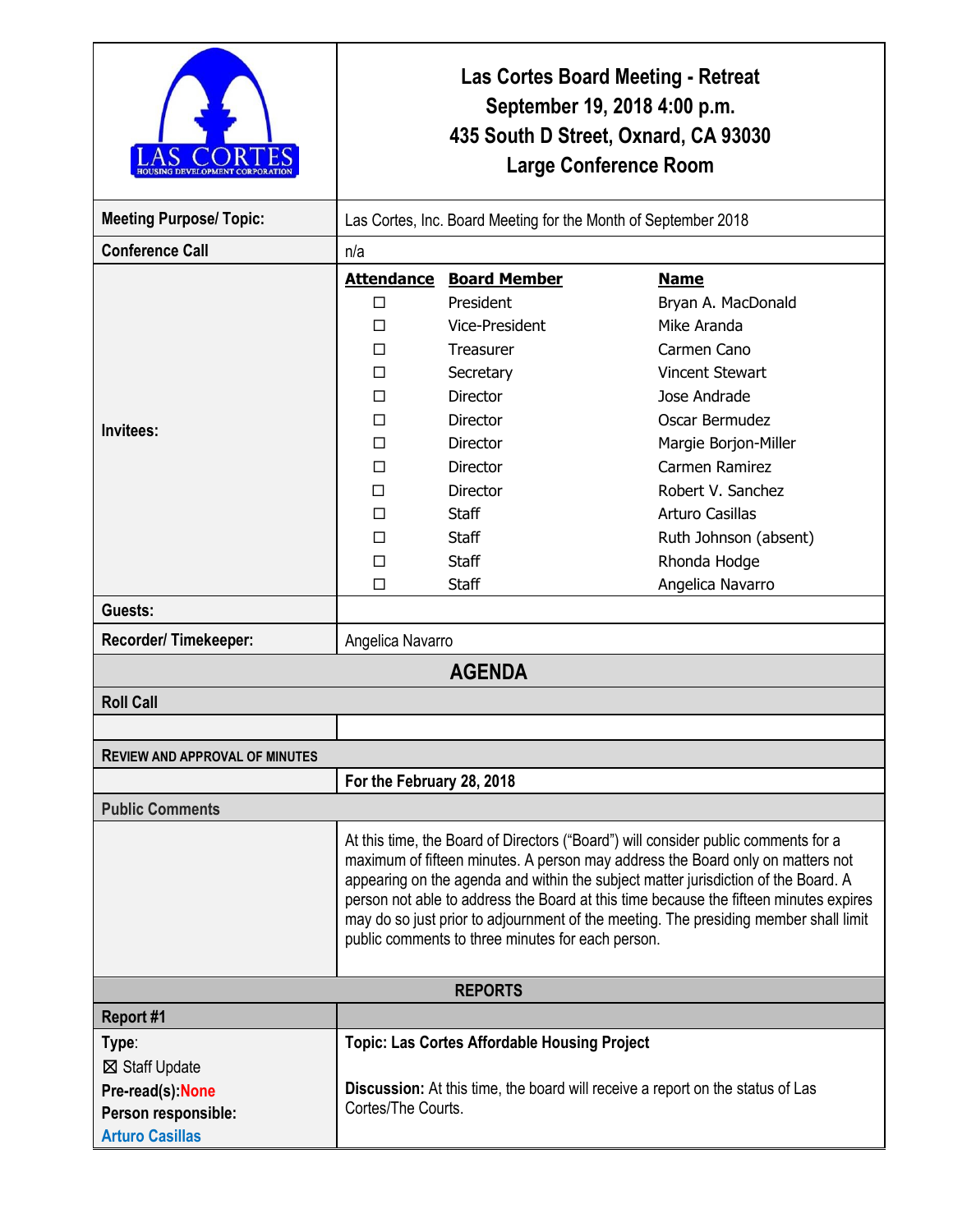| Report #2                                  |                                                                                              |  |  |  |
|--------------------------------------------|----------------------------------------------------------------------------------------------|--|--|--|
| Type:                                      | <b>Topic: Terraza de las Cortes</b>                                                          |  |  |  |
| ⊠ Staff Update                             |                                                                                              |  |  |  |
| Pre-read(s): None                          | <b>Discussion:</b> At this time, the board will receive a report on the status of Terraza de |  |  |  |
| Person responsible:                        | las Cortes.                                                                                  |  |  |  |
| <b>Rhonda Hodge</b>                        |                                                                                              |  |  |  |
| Report #3                                  |                                                                                              |  |  |  |
| Type:                                      | <b>Topic: Paseo Nuevo</b>                                                                    |  |  |  |
| ⊠ Staff Update                             |                                                                                              |  |  |  |
| Pre-read(s): None                          | Discussion: At this time, the board will receive a report on the status of Paseo             |  |  |  |
| Person responsible:                        | Nuevo                                                                                        |  |  |  |
| <b>Rhonda Hodge</b>                        |                                                                                              |  |  |  |
| Report #4                                  |                                                                                              |  |  |  |
| Type:                                      | <b>Topic: Paseo de Las Cortes</b>                                                            |  |  |  |
| ⊠ Staff Update                             |                                                                                              |  |  |  |
| Pre-read(s): None                          | Discussion: At this time, the board will receive a report on the status of Paseo de          |  |  |  |
| Person responsible:                        | Las Cortes                                                                                   |  |  |  |
| <b>Rhonda Hodge</b>                        |                                                                                              |  |  |  |
| <b>CORPORATE BUSINESS</b>                  |                                                                                              |  |  |  |
| Item#1                                     |                                                                                              |  |  |  |
| Type:                                      | <b>Topic: Bylaws</b>                                                                         |  |  |  |
| ⊠ Decision Making                          |                                                                                              |  |  |  |
| $\Box$ Board Discussion                    | Discussion: Review and discuss the Bylaws.                                                   |  |  |  |
| Pre-read(s): Las Cortes, Inc.              |                                                                                              |  |  |  |
| <b>Bylaws</b>                              |                                                                                              |  |  |  |
| Person responsible: Rhonda                 |                                                                                              |  |  |  |
| <b>Hodge</b>                               |                                                                                              |  |  |  |
| Item#2                                     |                                                                                              |  |  |  |
| Type:                                      | Topic: Remove Jose Andrade from the Board of Directors                                       |  |  |  |
| ⊠ Decision Making                          |                                                                                              |  |  |  |
| $\Box$ Board Discussion                    | <b>Discussion:</b> Removal of Jose Andrade from the Board of Directors.                      |  |  |  |
| Pre-read(s): Las Cortes, Inc.              |                                                                                              |  |  |  |
| <b>Bylaws</b>                              |                                                                                              |  |  |  |
| Person responsible: Rhonda                 |                                                                                              |  |  |  |
| <b>Hodge</b><br>Item #3                    |                                                                                              |  |  |  |
|                                            |                                                                                              |  |  |  |
| Type:                                      | <b>Topic: Officer Nominations:</b><br>Term of Office: July 2018 - June 2021                  |  |  |  |
| ⊠ Decision Making                          |                                                                                              |  |  |  |
| ⊠ Board Discussion                         | President<br>$\bullet$                                                                       |  |  |  |
| Pre-read(s): Las Cortes, Inc.              | Vice-President                                                                               |  |  |  |
| <b>Bylaws</b>                              | Treasurer                                                                                    |  |  |  |
| Person responsible: Rhonda<br><b>Hodge</b> | Secretary                                                                                    |  |  |  |
| Item #4                                    |                                                                                              |  |  |  |
|                                            | <b>Topic: Vote for Officers</b>                                                              |  |  |  |
| Type:                                      |                                                                                              |  |  |  |
| ⊠ Decision Making                          | President                                                                                    |  |  |  |
| ⊠ Board Discussion                         |                                                                                              |  |  |  |